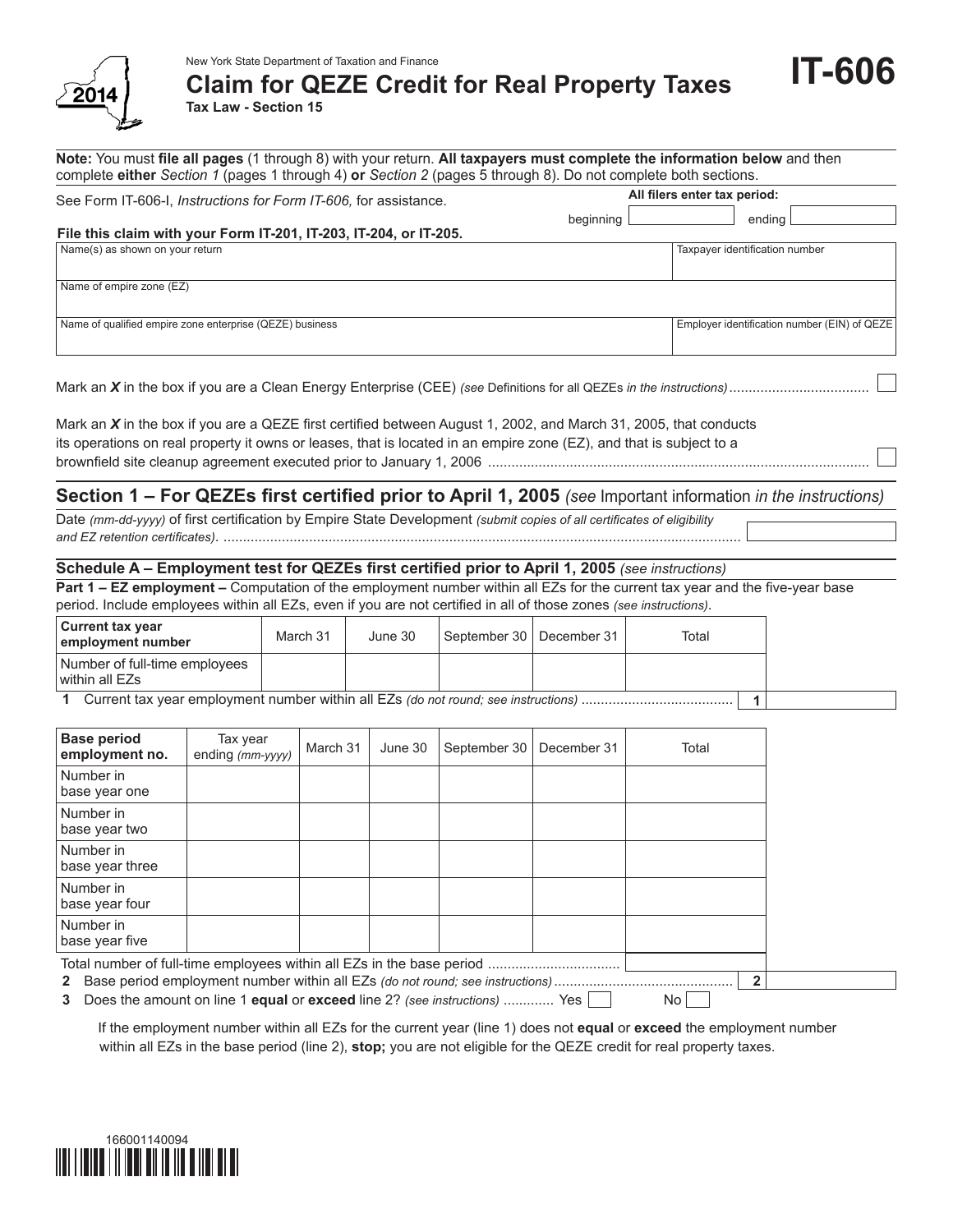#### **Page 2** of 8 **IT-606** (2014)

**Part 2 – New York State employment outside all EZs –** Computation of the employment number inside New York State and outside all EZs (whether or not you are certified in all of those EZs) for the current tax year and the five-year base period *(see instructions)*.

| <b>Current tax year</b><br>employment number                                                  | March 31 | June 30 | September 30   December 31 | Total |  |
|-----------------------------------------------------------------------------------------------|----------|---------|----------------------------|-------|--|
| Number of full-time employees<br>l inside NYS and outside all EZs I                           |          |         |                            |       |  |
| 4 Current tax year employment number inside New York State and outside all EZs (do not round) |          |         |                            |       |  |

**4** Current tax year employment number inside New York State and outside all EZs *(do not round)* ................. **4**

| <b>Base period</b><br>employment no.                                                             | Tax year<br>ending (mm-yyyy)                                                           | March 31 | June 30 | September 30 | December 31 | Total |   |
|--------------------------------------------------------------------------------------------------|----------------------------------------------------------------------------------------|----------|---------|--------------|-------------|-------|---|
| Number in<br>base year one                                                                       |                                                                                        |          |         |              |             |       |   |
| Number in<br>base year two                                                                       |                                                                                        |          |         |              |             |       |   |
| Number in<br>base year three                                                                     |                                                                                        |          |         |              |             |       |   |
| Number in<br>base year four                                                                      |                                                                                        |          |         |              |             |       |   |
| Number in<br>base year five                                                                      |                                                                                        |          |         |              |             |       |   |
| Total number of full-time employees inside New York State and outside all EZs in the base period |                                                                                        |          |         |              |             |       |   |
| 5.                                                                                               | Base period employment number inside New York State and outside all EZs (do not round) |          |         |              |             |       | 5 |
|                                                                                                  |                                                                                        |          |         |              |             |       |   |

**6** Does the amount on line 4 **equal** or **exceed** the amount on line 5? *(see instructions)* ................... Yes  $\vert$  No  $\vert$  If the employment number inside New York State and outside all EZs for the current tax year (line 4) does not **equal** or **exceed** the employment number inside New York State and outside all EZs in the base period (line 5), **stop;** you are not eligible for the QEZE credit for real property taxes.

#### **Schedule B – Computation of test year employment number within the EZs in which you are certified**

| <sub>I</sub> Test year (mm-yyyy) | March 31 | June 30 | September 30   December 31 | Total |  |
|----------------------------------|----------|---------|----------------------------|-------|--|
| Number of full-time employees    |          |         |                            |       |  |
| within the EZs                   |          |         |                            |       |  |
|                                  |          |         |                            |       |  |

#### **Schedule C – Employment increase factor** *(see instructions)*

| 8 Current tax year employment number within the EZs in which you are certified (see instructions)                      | 8  |  |
|------------------------------------------------------------------------------------------------------------------------|----|--|
|                                                                                                                        | 9  |  |
|                                                                                                                        | 10 |  |
| 11 Divide line 10 by line 9 (round the result to the fourth decimal place; if line 9 is                                |    |  |
| 11                                                                                                                     |    |  |
|                                                                                                                        |    |  |
| 13 Employment increase factor (enter the greater of line 11 or 12, but not more than 1.0; also enter on line 15)    13 |    |  |

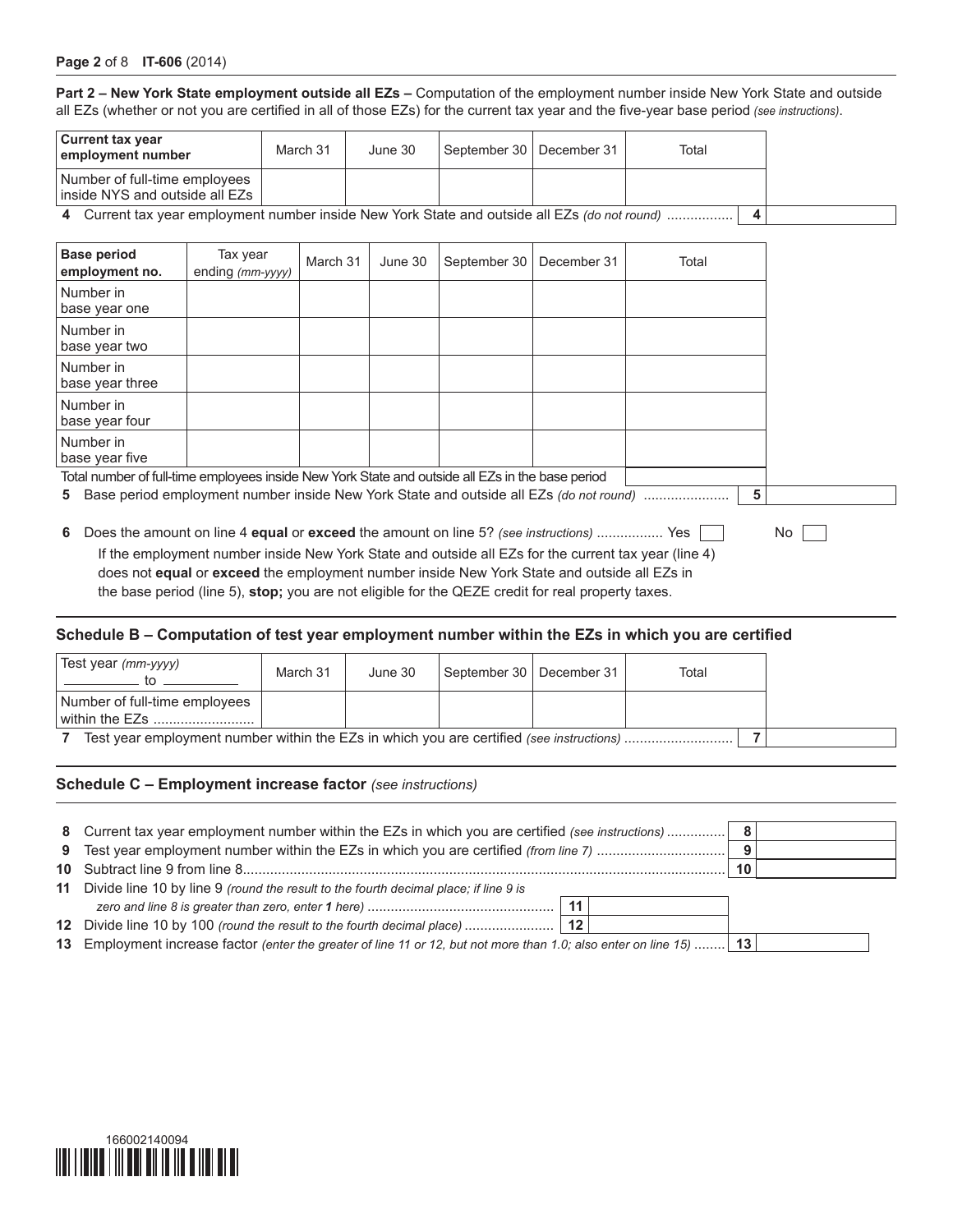### **Schedule D – Computation of QEZE credit for real property taxes for QEZEs first certified prior to April 1, 2005**

|                 | 14 Tax year of the business tax benefit period<br>; benefit period factor (from table below)    14    |    |                  |
|-----------------|-------------------------------------------------------------------------------------------------------|----|------------------|
|                 |                                                                                                       | 15 |                  |
| 16              |                                                                                                       | 16 | .00              |
| 17              |                                                                                                       | 17 | .00              |
|                 | 18 Recapture of QEZE credit for real property taxes (from Worksheet A on page 6 of instructions)      | 18 | .00              |
|                 | Partners, shareholders, and beneficiaries, see instructions.                                          |    |                  |
|                 | 19 Net recapture of QEZE credit for real property taxes (Subtract line 17 from line 18. If line 17 is |    |                  |
|                 |                                                                                                       | 19 | .00              |
|                 | 20 QEZE credit for real property taxes after recapture (subtract line 18 from line 17)                | 20 | .00              |
| 21              |                                                                                                       | 21 | .00              |
| 22 <sub>2</sub> |                                                                                                       | 22 | .00              |
| 23              |                                                                                                       | 23 | .00.             |
|                 |                                                                                                       | 24 | .00 <sub>1</sub> |

| Benefit period factor table*   |                       |  |  |  |  |  |  |  |
|--------------------------------|-----------------------|--|--|--|--|--|--|--|
| Tax year of the benefit period | Benefit period factor |  |  |  |  |  |  |  |
| 1 - 10                         | 1.0                   |  |  |  |  |  |  |  |
| 11                             | .8                    |  |  |  |  |  |  |  |
| 12                             | .6                    |  |  |  |  |  |  |  |
| 13                             |                       |  |  |  |  |  |  |  |
| 14                             | .2                    |  |  |  |  |  |  |  |
| 15                             |                       |  |  |  |  |  |  |  |

\* The QEZE credit for real property taxes is generally available for up to 14 years for taxpayers that continue to qualify.

Find the tax year of your business tax benefit period. Enter the benefit period factor for that year (from the table on the left) on line 14.

#### **Schedule E – Beneficiary's and fiduciary's share of credit** *(see instructions)*

| Beneficiary's name<br>(same as on Form IT-205, Schedule C) | в<br>Identifying number | Share of QEZE credit for<br>real property taxes | D<br>Share of recapture of QEZE<br>credit for real property taxes |
|------------------------------------------------------------|-------------------------|-------------------------------------------------|-------------------------------------------------------------------|
| <b>Total</b>                                               |                         | .00                                             | .00.                                                              |
|                                                            |                         | .00                                             | .00.                                                              |
|                                                            |                         | .00                                             | .00.                                                              |
| <b>Fiduciary</b>                                           |                         | .00                                             | .00                                                               |

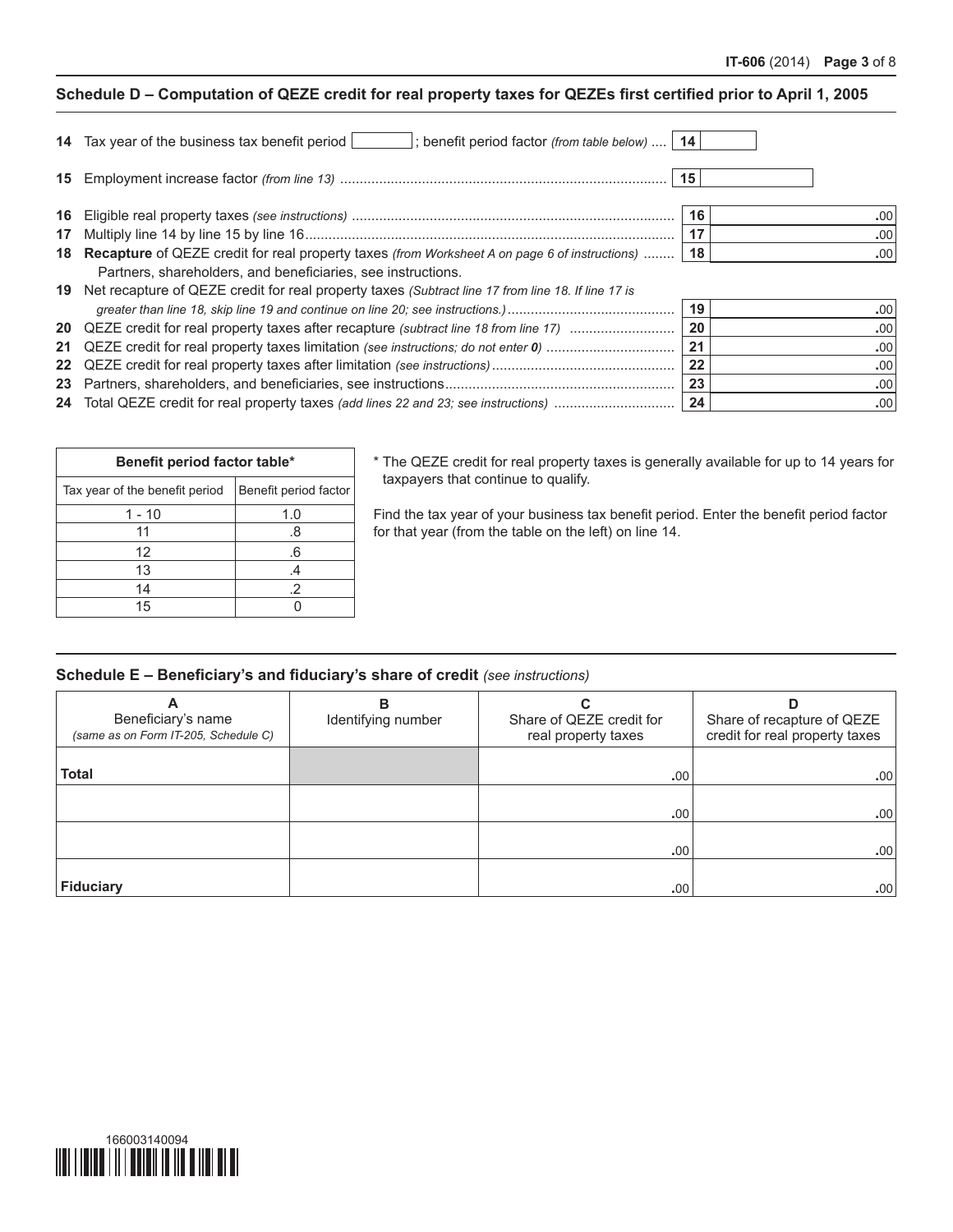#### **Schedule F – Related entities**

List the names and EINs of any related business entities. Submit additional sheets if necessary. Use the definition of related persons in the instructions to determine if an entity is related.

| Name | EIN |
|------|-----|
|      |     |
|      |     |
|      |     |
|      |     |
|      |     |
|      |     |

#### **Schedule G – Valid business purpose for QEZEs first certified prior to August 1, 2002** *(see instructions)*

If you are claiming that the QEZE was formed for a valid business purpose, mark an *X* in the box and submit a notarized statement describing in detail how the QEZE meets the valid business purpose test. .

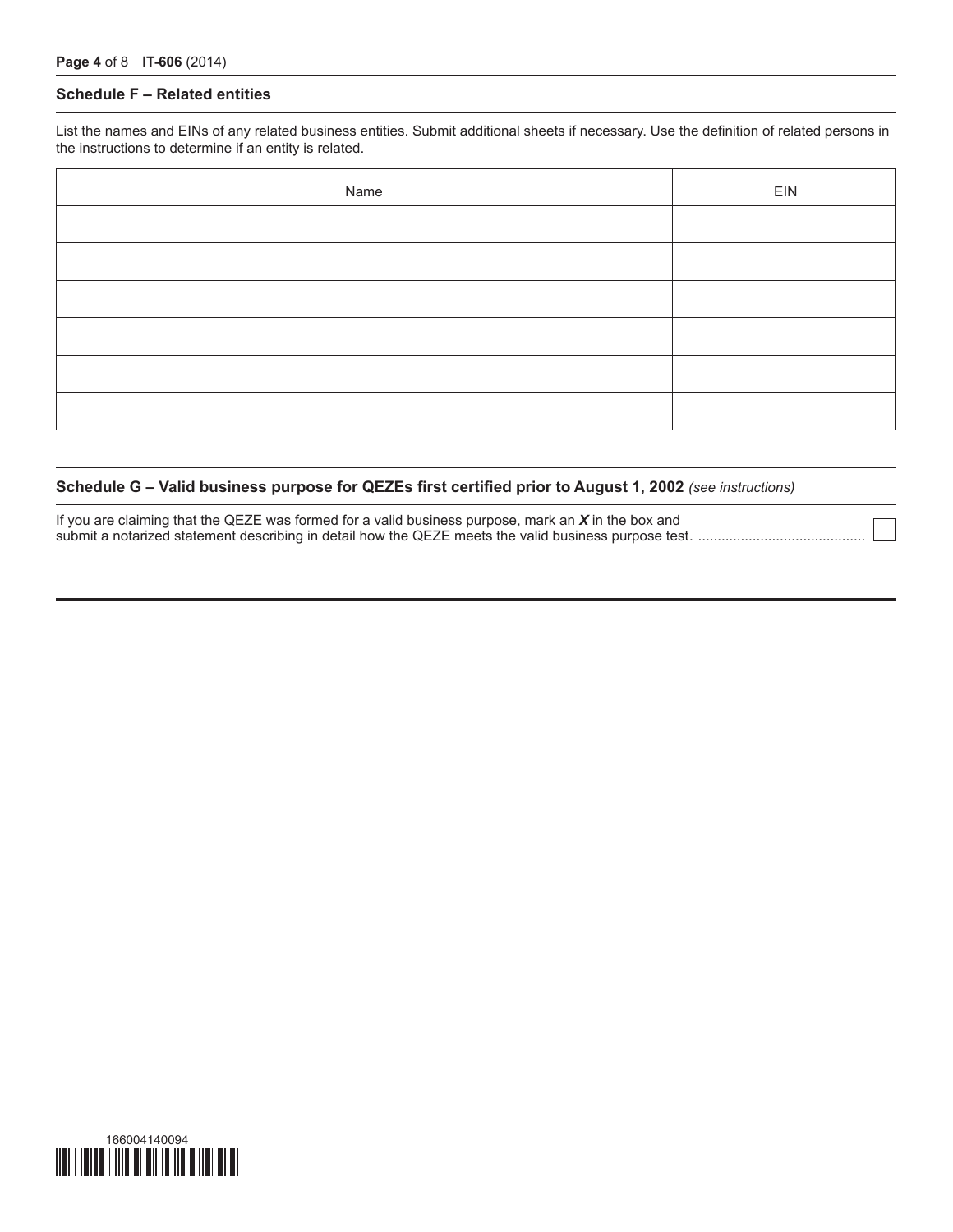# **Claim for QEZE Credit for Real Property Taxes**

## **Section 2 – For QEZEs first certified on or after April 1, 2005** *(see* Important information *in the instructions)*

**Note:** You must **file all pages** (1 through 8) with your return. **All taxpayers must complete the information above** *Section 1* **on page 1** and then complete **either** *Section 1* (pages 1 through 4) **or** *Section 2* (pages 5 through 8). Do not complete both sections.

| Name(s) as shown on your return                                                                                                                                                                                                                |          |                              |                                                       |                    |                                                                   |  |                                        |      |                                                                                                                                                                                                                                                                                                                                                                                                                                                                                                                                      |  |  |  |
|------------------------------------------------------------------------------------------------------------------------------------------------------------------------------------------------------------------------------------------------|----------|------------------------------|-------------------------------------------------------|--------------------|-------------------------------------------------------------------|--|----------------------------------------|------|--------------------------------------------------------------------------------------------------------------------------------------------------------------------------------------------------------------------------------------------------------------------------------------------------------------------------------------------------------------------------------------------------------------------------------------------------------------------------------------------------------------------------------------|--|--|--|
| Name of empire zones (EZ): Indicate whether each zone is a development zone (DZ) or investment zone (IZ) (submit additional sheets if necessary).                                                                                              |          |                              |                                                       |                    |                                                                   |  |                                        |      |                                                                                                                                                                                                                                                                                                                                                                                                                                                                                                                                      |  |  |  |
| Name of qualified empire zone enterprise (QEZE) business<br>Employer identification number (EIN) of QEZE                                                                                                                                       |          |                              |                                                       |                    |                                                                   |  |                                        |      |                                                                                                                                                                                                                                                                                                                                                                                                                                                                                                                                      |  |  |  |
|                                                                                                                                                                                                                                                |          |                              |                                                       |                    |                                                                   |  |                                        |      |                                                                                                                                                                                                                                                                                                                                                                                                                                                                                                                                      |  |  |  |
| Date (mm-dd-yyyy) of first certification by Empire State Development (submit copies of all certificates of eligibility                                                                                                                         |          |                              |                                                       |                    |                                                                   |  |                                        |      |                                                                                                                                                                                                                                                                                                                                                                                                                                                                                                                                      |  |  |  |
|                                                                                                                                                                                                                                                |          |                              |                                                       |                    |                                                                   |  |                                        |      |                                                                                                                                                                                                                                                                                                                                                                                                                                                                                                                                      |  |  |  |
|                                                                                                                                                                                                                                                |          |                              |                                                       |                    |                                                                   |  |                                        |      |                                                                                                                                                                                                                                                                                                                                                                                                                                                                                                                                      |  |  |  |
|                                                                                                                                                                                                                                                |          |                              |                                                       |                    |                                                                   |  |                                        |      |                                                                                                                                                                                                                                                                                                                                                                                                                                                                                                                                      |  |  |  |
|                                                                                                                                                                                                                                                | March 31 |                              |                                                       | September 30       | December 31                                                       |  | Total                                  |      |                                                                                                                                                                                                                                                                                                                                                                                                                                                                                                                                      |  |  |  |
| Number of full-time employees                                                                                                                                                                                                                  |          |                              |                                                       |                    |                                                                   |  |                                        |      |                                                                                                                                                                                                                                                                                                                                                                                                                                                                                                                                      |  |  |  |
|                                                                                                                                                                                                                                                |          |                              |                                                       |                    |                                                                   |  |                                        | 25   |                                                                                                                                                                                                                                                                                                                                                                                                                                                                                                                                      |  |  |  |
|                                                                                                                                                                                                                                                |          |                              | June 30                                               | September 30       | December 31                                                       |  | Total                                  |      |                                                                                                                                                                                                                                                                                                                                                                                                                                                                                                                                      |  |  |  |
|                                                                                                                                                                                                                                                |          |                              |                                                       |                    |                                                                   |  |                                        |      |                                                                                                                                                                                                                                                                                                                                                                                                                                                                                                                                      |  |  |  |
|                                                                                                                                                                                                                                                |          |                              |                                                       |                    |                                                                   |  |                                        |      |                                                                                                                                                                                                                                                                                                                                                                                                                                                                                                                                      |  |  |  |
|                                                                                                                                                                                                                                                |          |                              |                                                       |                    |                                                                   |  |                                        |      |                                                                                                                                                                                                                                                                                                                                                                                                                                                                                                                                      |  |  |  |
|                                                                                                                                                                                                                                                |          |                              |                                                       |                    |                                                                   |  |                                        |      |                                                                                                                                                                                                                                                                                                                                                                                                                                                                                                                                      |  |  |  |
|                                                                                                                                                                                                                                                |          |                              |                                                       |                    |                                                                   |  |                                        | 26   |                                                                                                                                                                                                                                                                                                                                                                                                                                                                                                                                      |  |  |  |
| 27<br>If the employment number within all EZs for the current tax year (line 25) does not exceed the employment number<br>within all EZs in the base period (line 26), stop; you are not eligible for the QEZE credit for real property taxes. |          |                              |                                                       |                    |                                                                   |  |                                        |      |                                                                                                                                                                                                                                                                                                                                                                                                                                                                                                                                      |  |  |  |
|                                                                                                                                                                                                                                                |          |                              |                                                       |                    |                                                                   |  |                                        |      |                                                                                                                                                                                                                                                                                                                                                                                                                                                                                                                                      |  |  |  |
|                                                                                                                                                                                                                                                | March 31 |                              |                                                       | September 30       | December 31                                                       |  | Total                                  |      |                                                                                                                                                                                                                                                                                                                                                                                                                                                                                                                                      |  |  |  |
| Number of full-time employees                                                                                                                                                                                                                  |          |                              |                                                       |                    |                                                                   |  |                                        |      |                                                                                                                                                                                                                                                                                                                                                                                                                                                                                                                                      |  |  |  |
|                                                                                                                                                                                                                                                |          | Tax year<br>ending (mm-yyyy) | March 31<br>four-year base period (see instructions). | June 30<br>June 30 | File this claim with your Form IT-201, IT-203, IT-204, or IT-205. |  | All filers enter tax period: beginning | No l | ending<br>Taxpayer identification number<br>Schedule H - Employment test for QEZEs first certified on or after April 1, 2005 (see instructions)<br>Part 1 - EZ employment - Computation of the employment number within all EZs for the current tax year and the four-year base<br>period. Include employees within all EZs, even if you are not certified in all of those zones (see instructions).<br>Part 2 - New York State employment - Computation of the employment number in New York State for the current tax year and the |  |  |  |

**28** Current tax year employment number in New York State *(do not round)* ....................................................... **28**

*(continued on page 6)*

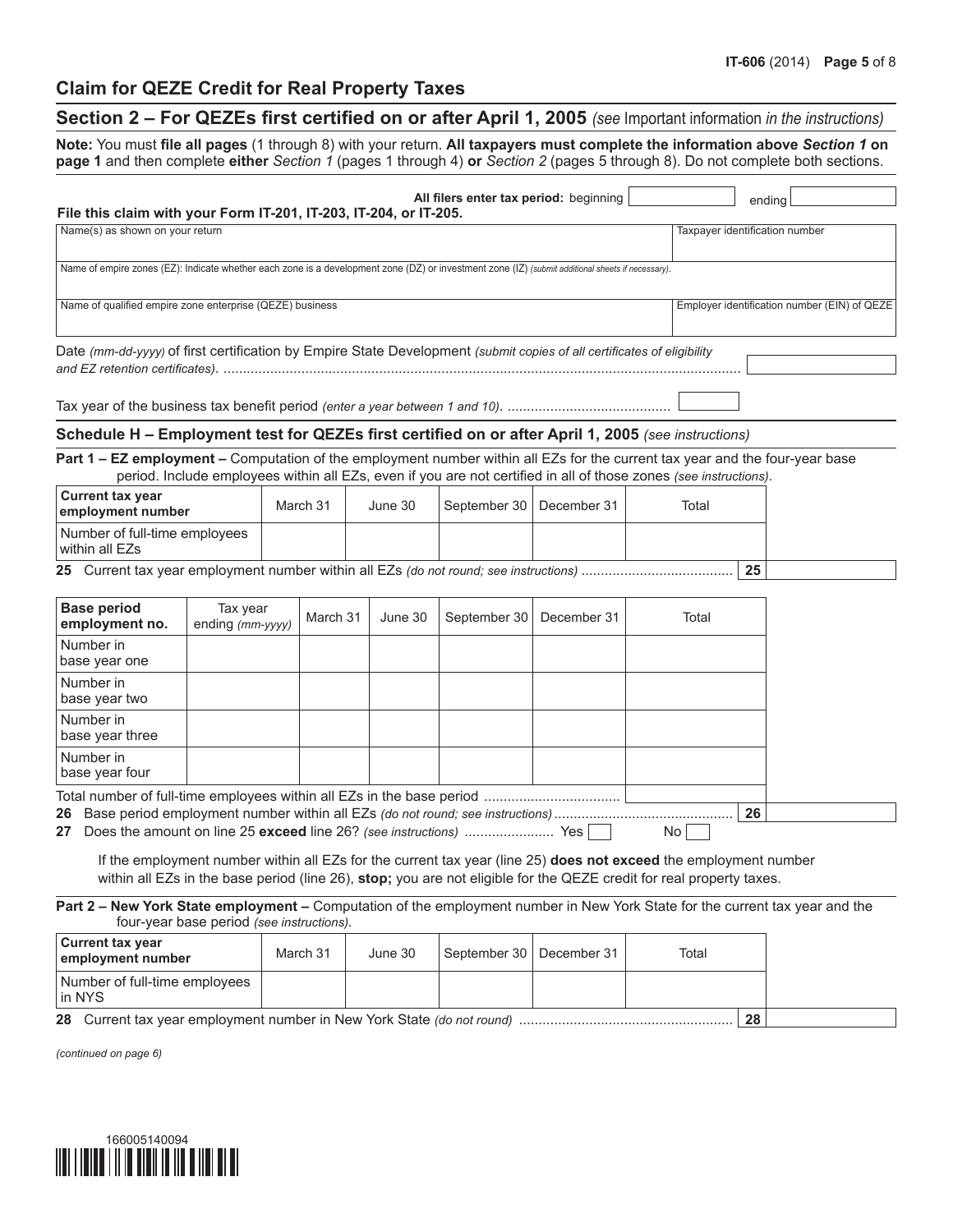#### **Page 6** of 8 **IT-606** (2014)

| <b>Base period</b><br>employment no.                                     | Tax year<br>ending (mm-yyyy) | March 31 | June 30 | September 30 | December 31 | Total |     |
|--------------------------------------------------------------------------|------------------------------|----------|---------|--------------|-------------|-------|-----|
| Number in<br>base year one                                               |                              |          |         |              |             |       |     |
| Number in<br>base year two                                               |                              |          |         |              |             |       |     |
| Number in<br>base year three                                             |                              |          |         |              |             |       |     |
| Number in<br>base year four                                              |                              |          |         |              |             |       |     |
| Total number of full-time employees in New York State in the base period |                              |          |         |              |             |       |     |
|                                                                          |                              |          |         |              |             | 29    |     |
|                                                                          |                              |          |         |              |             |       | No. |

 If the employment number inside New York State for the current tax year (line 28) **does not exceed** the employment number in New York State for the base period (line 29), **stop;** you are not eligible for the QEZE credit for real property taxes.

#### **Schedule I – Computation of net new employment**

|  | 31 |  |
|--|----|--|
|  | 32 |  |
|  | 33 |  |

#### **Schedule J – DZ employment increase factor**

| Net new employees (from line 33) | DZ employment increase factor |
|----------------------------------|-------------------------------|
| 1 to 10 $\ldots$ 0.25            |                               |
|                                  |                               |
|                                  |                               |
|                                  | This number cannot exceed 1.0 |

**34** DZ employment increase factor from table above ..................................................................................... **34**

#### **Schedule K – Employee information**

Enter name, social security number, employee's zone location, and wage and benefit information for all new employees included in the *Net new employment* number on line 33 upon which this claim is based. Submit additional sheets if necessary.

| Employee's name                                                                                    | Employee's social<br>security number | Employee's zone<br>location (see instructions) | Total wages, health benefits,<br>and retirement benefits |  | Eligible wages, health benefits,<br>and retirement benefits<br>included in column D<br>(enter no more than \$40,000)<br>per employee) |  |  |  |
|----------------------------------------------------------------------------------------------------|--------------------------------------|------------------------------------------------|----------------------------------------------------------|--|---------------------------------------------------------------------------------------------------------------------------------------|--|--|--|
|                                                                                                    | .00.                                 |                                                |                                                          |  | .00                                                                                                                                   |  |  |  |
|                                                                                                    | .00.                                 |                                                |                                                          |  | .00                                                                                                                                   |  |  |  |
|                                                                                                    | .00.                                 |                                                | .00                                                      |  |                                                                                                                                       |  |  |  |
|                                                                                                    | .00                                  |                                                |                                                          |  |                                                                                                                                       |  |  |  |
| 35 Total eligible wages, health benefits, and retirement benefits (add column E amounts, including |                                      |                                                |                                                          |  |                                                                                                                                       |  |  |  |
|                                                                                                    | 35                                   |                                                |                                                          |  |                                                                                                                                       |  |  |  |

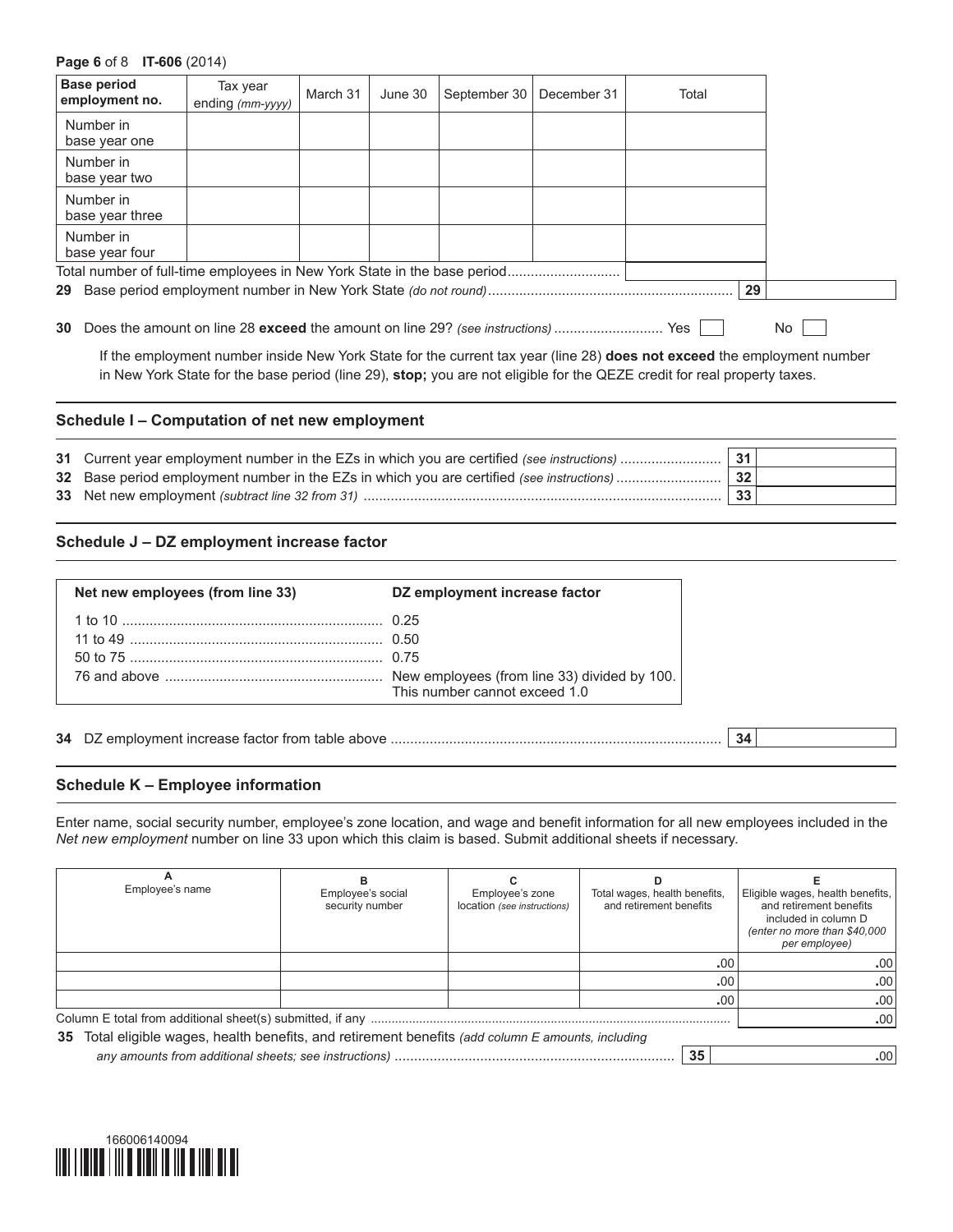## **Schedule L – Computation of credit for QEZEs certified in DZs** *(see instructions)*

|                                                                                                                | 36 | 00٠. |
|----------------------------------------------------------------------------------------------------------------|----|------|
|                                                                                                                |    |      |
|                                                                                                                | 38 |      |
| 39 QEZE credit for real property taxes for QEZEs certified in DZs (multiply line 36 by line 37 by line 38)  39 |    | .00  |

# **Schedule M – Computation of QEZE credit for real property taxes for manufacturers and QEZEs certified only in an IZ** *(see instructions)*

| 40 Eligible wages, health benefits, and retirement benefits from line 35 | 40 |  |
|--------------------------------------------------------------------------|----|--|
| 41 25% (.25) factor                                                      |    |  |
| 42 QEZE credit for real property taxes (multiply line 40 by line 41)     |    |  |

## **Schedule N – QEZE credit for real property taxes**

| 43 |                                                                                                   | 43  | .00. |
|----|---------------------------------------------------------------------------------------------------|-----|------|
| 44 |                                                                                                   | 44  | .00  |
| 45 |                                                                                                   | 45  | .00  |
| 46 |                                                                                                   | 46  | .00  |
|    |                                                                                                   |     | .00  |
|    | 47b If certified on or after April 1, 2009, multiply line 47a by 75% (.75) and enter the result.  |     |      |
|    |                                                                                                   | 47b | .00. |
| 48 |                                                                                                   | 48  | .00  |
| 49 | Net recapture of QEZE credit for real property taxes (Subtract line 47b from line 48. If line 47b |     |      |
|    |                                                                                                   | 49  | .00  |
| 50 | QEZE credit for real property taxes after recapture (subtract line 48 from line 47b)              | 50  | .00  |
| 51 |                                                                                                   | 51  | .00  |
|    |                                                                                                   | 52  | .00. |

## **Schedule O – Beneficiary's and fiduciary's share of credit** *(see instructions)*

| A<br>Beneficiary's name<br>(same as on Form IT-205, Schedule C) | в<br>Identifying number | Share of QEZE credit for<br>real property taxes | Share of recapture of QEZE<br>credit for real property taxes |
|-----------------------------------------------------------------|-------------------------|-------------------------------------------------|--------------------------------------------------------------|
| <b>Total</b>                                                    |                         | .00                                             | .00.                                                         |
|                                                                 |                         | .00                                             | .00                                                          |
|                                                                 |                         | .00                                             | .00                                                          |
| <b>Fiduciary</b>                                                |                         | .00                                             | .00                                                          |